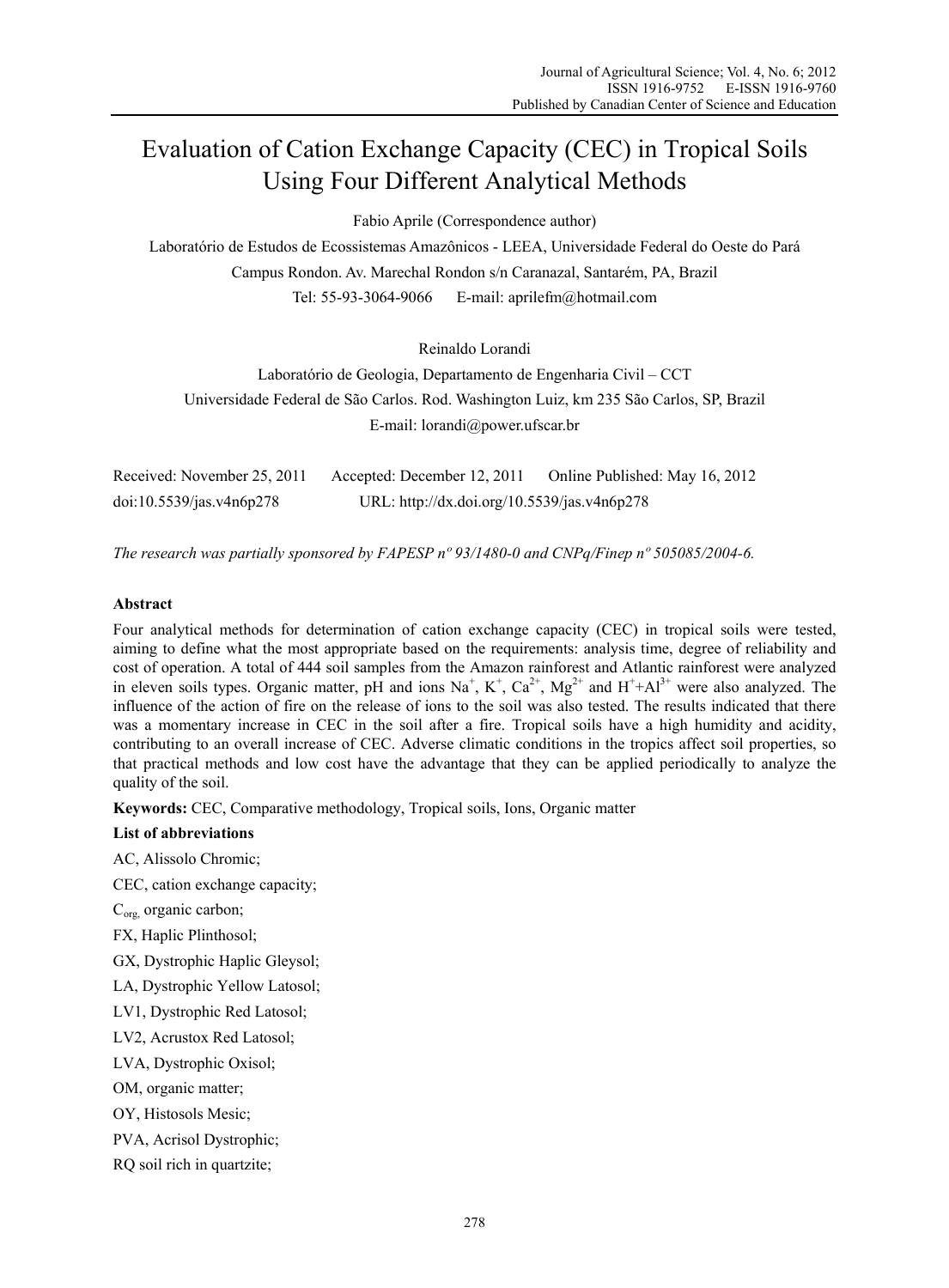# **1. Introduction**

The determination of cation exchange capacity (CEC) is an important tool in studies of erosion, retention of pollutants and waste, and has wide applicability in soil mechanics. Studies on agricultural productivity, includes determining the degree of fertilizer and soil adjustment practices necessary before a crop. The CEC is now widely used in the characterization and study of soil fertility. By analyzing the CEC of a soil, the cost of application of nutrients (NPK) and calcareous can be significantly reduced.

The CEC is defined as the ability of a particle to change positive bases with the environment in which the particle interacts. Cations have the ability to be exchanged for another positively charged ion from the surfaces of clay minerals and organic matter. The most important exchangeable cations in the soil are calcium  $(Ca^{2+})$ , magnesium (Mg<sup>2+</sup>), sodium (Na<sup>+</sup>), potassium (K<sup>+</sup>), hydrogen (H<sup>+</sup>), aluminum (Al<sup>3+</sup>) and ammonium (NH<sub>4</sub><sup>2+</sup>). The CEC can directly influence the changes in soil pH, because every time the clay particles capture cations release  $H^+$  and  $Al^{3+}$  ions, which in high concentrations acidifies soil. Generally, tropical soils have low CEC, especially for high sandy and low pH soils. Minerals as oxides of aluminum, iron and manganese that are very abundant in tropical soils also contribute to the low CEC. In these cases a greater investment in fertilization, especially with humic compounds becomes necessary.

There are several methods for determining the cation exchange capacity in soils and sediments, including classical methods by titration with or without control of pH of the solution (Bascomb, 1964; EMBRAPA, 1987; Jackson, 1962; Pejon, 1992) through the nephelometric method (Adams and Evans, 1979), use of radioactive isotopes (Francis and Grigal, 1971), complexation and cation exchange method using salts of barium, copper or magnesium (Bergaya and Vayer, 1997; Méier and Kahr, 1999; Tucker, 1954), or the comparative analysis of the cations Na<sup>+</sup>, K<sup>+</sup> and Mg<sup>2+</sup> of the calcareous soils and clays by atomic absorption spectrophotometry (AAS) (Dohrmann, 2006a,b). Of all the known methods, the ammonium acetate method of Lewis (1949) is the most widely used method which is very effective not only for clay soils but also for sandy soils containing insoluble elements such as quartz, mica and feldspar. The major difference, however, is to use a method that is fast, reliable and of low cost, allowing analysis of a large number of samples in a single sequence.

The methods for determining the CEC can be classified into direct and indirect analysis. The method of direct determination is based on the saturation of exchange complex with a cation of reference, followed by their extraction and analysis, while the indirect method of determination is based on analysis and further sum of exchangeable bases extracted into solution with control pH. This study is aimed to analyze the cation exchange capacity in different tropical soils of the Amazon and Atlantic rainforest, applying four methods in order to identify the most appropriate method for the tropics, based on the time for analysis, degree of reliability and cost of operation.

## **2. Material and Methods**

## *2.1 Study Area*

For comparative analysis of methodologies soils of the Amazon rainforest and Atlantic rainforest (Mata Atlântica) were used. In Amazon rainforest the area of soil sampling was concentrated on Sustainable Development Reserve of Tupé - SDR Tupé (02°57'-03º03'S and 60º12'-60º19'W, Figure 1), located at the left margin of Negro River, located at about 25 km straight from the Manaus city (Amazonas State, Brazil), at an average altitude 20 m above sea level, and a total area of 11 973 hectares. The SDR Tupé is covered by dense rainforest and in accordance with Radam-Brazil (1978) were identified three phytoecological regions evidenced by classes: Campinarana formations, Dense Tropical Forest and Open Tropical Forest, and further flooded areas of accumulation. According to Köppen (1948), the climate of the region is mostly classified as "*Am*" constantly hot and humid, with average annual temperature of 28 $\pm$ 4 °C, and rainfall mostly occurring between December and April with an average of  $2210 \text{ mm yr}^{-1}$ .

<Figure 1>

Soil samples were also collected from the campus of Federal University of São Carlos - UFSCar (21º58'-21º59.5'S and 47º52'-47º53.2'W, Figure 2) lying in one of the last areas of Atlantic rainforest of Southeastern Brazil. It is located on very jagged highlands to the North and South by lines of cliffs, at an average altitude of 850 m above sea level, with a total area of 710 hectares. Today little of the original vegetation remains in the sampled area, which was composed of Mesofoliada Forest, Araucaria Forest and grassland and scrubs in the lower regions. Agricultural and pastoral areas are found partly invaded by typical vegetation of Cerrado. According to Köppen (1948) the climate is mostly classified as "*Cwa*" subtropical with dry winter and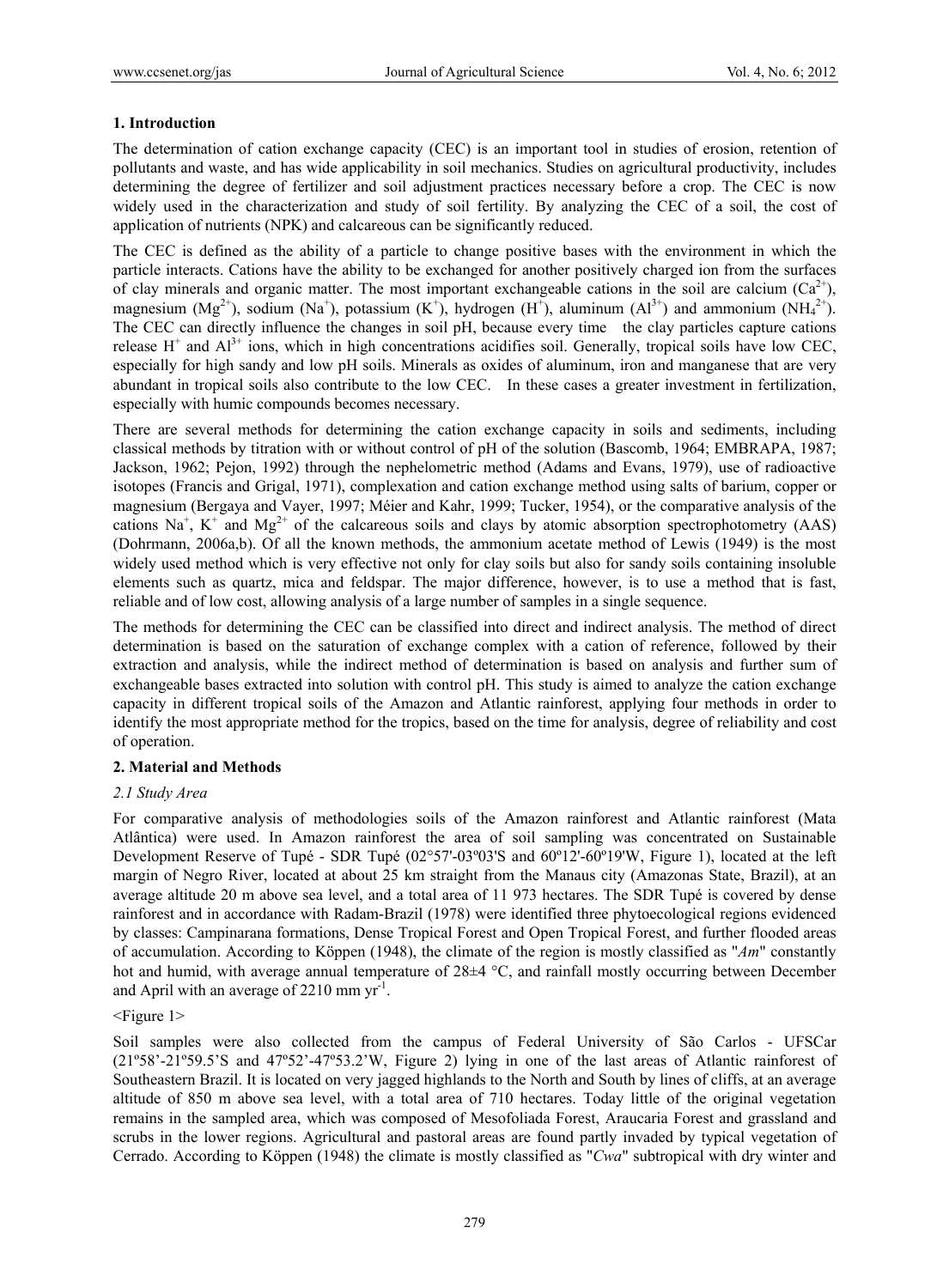hot summer. The average annual temperature is 21 °C. The rainy season occurs between October and March, concentrating 81% of the total annual rainfall of approximately 1520 mm on average.

#### <Figure 2>

## *2.2 Methodological Procedures*

The sampled soils were classified according to the Brazilian System of Soil Classification (SiBCS) based on the work of EMBRAPA (1999, 2005). In the Amazon rainforest were identified and sampled the following soils: Dystrophic Yellow Latosol (LA); Dystrophic Oxisol (LVA); Alissolo Chromic (AC); Acrisol Dystrophic (PVA), and Haplic Plinthosol (FX, Figure 1). In addition, sediments from sandy ridges (Sd) that extend to the left bank of the Negro River on the edge of SDR Tupé were sampled. In the area of Atlantic rainforest were identified and sampled the following soils: Dystrophic Oxisol (LVA); Dystrophic Red Latosol (LV1); Acrustox Red Latosol (LV2); Histosols Mesic (OY); Dystrophic Haplic Gleysol (GX), and soil rich in quartzite (RQ, Figure 2).

Soils were sampled at 12 locations inside the Amazon rainforest and 25 locations in the Atlantic rainforest. At each location, samplings were made at each meter from the surface to five meters deep (total 6 depths). Locations that were not altered by the presence of roads and trails or by flooding were chosen. From every location two subsamples were taken for the test comparing the methods adopted. A total of 144 subsamples for soils of the Amazon rainforest (12 locations x 6 depths x 2 subsamples) and 300 subsamples for soils of the Atlantic rainforest (25 x 6 x 2) were analyzed, which were dried at 55  $\degree$ C and passed through a sieve of 2 mm mesh size before application of analytical procedures.

Soil organic matter (OM) was determined by acid extraction method (Jackson, 1962) by placing 100 g of soil in a beaker with 50 ml of 30% hydrogen peroxide and warming at 80  $^{\circ}$ C, making additions to H<sub>2</sub>O<sub>2</sub> when necessary. The calculation of the amount of organic matter was done by the difference in mass of dry sample before and after oxidation. The organic carbon  $(C_{org})$  was determined by Walkley-Black procedure (Jackson, 1962; EMBRAPA, 1987), in which the sample is digested with potassium dichromate  $[K_2Cr_2O_7]$  and concentrated sulfuric acid. The solution was titrated against ammonium ferrous sulfate  $[Fe(NH_4)_2(SO_4)_2.6H_2O]$ , using diphenylamine indicator. The concentrations of sodium, potassium, calcium, magnesium and aluminum  $\rm{mmol}_c$  kg<sup>-1</sup>) in the samples were determined by AAS. Following are the description of analytical procedures of the four methods used for determining the CEC.

## 2.2.1 Method 1: Determination of CEC by adsorption of methylene blue

Methylene blue is an organic and cationic dye, and according to the "Merck Index" shows the composition  $C_{16}H_{18}N_3SCl.3H_2O$ , named hydrochloride metiltiamina. The method of adsorption of methylene blue is based on the procedure cited by Pejon (1992), and allows both the determination of CEC and specific surface of clay minerals. Methylene blue solution was prepared in a balloon by adding 1.5 g of dye to 1 liter of distilled water, and thoroughly shaken to obtain a homogeneous solution. Two grams of soil was placed in a 50 ml beaker containing 10 ml of distilled water and, stirred vigorously. The methodological assay began by adding 0.5 ml of methylene blue solution to the beaker containing the soil mix. After 3 minutes, a drop of the suspension material was removed with a glass rod, and deposited it on Millipore filter paper. When a light blue halo around the dark patch of soil appears on the filter paper, the test is over. The calculation of CEC was obtained by equation 1 (Zuquette et al., 1987).

$$
CEC = \frac{V \times C \times 100}{M} \tag{1}
$$

where: CEC (mmol<sub>c</sub> kg<sup>-1</sup>); V is the volume consumed of methylene blue solution (ml); C is the concentration of methylene blue solution (N), and M is the mass dry soil (kg).

## 2.2.2 Method 2: Determination of CEC by methylene blue with pH control

For the determination of CEC the Georgim Kaolin Ltd, method in accordance with procedures established by the Manu al of Methods of Soil Analysis EMBRAPA (1987), which allows to calculate both the cation exchange capacity and the specific area. In a 500 ml erlenmeyer flask was weighed 0.5 g of soil sample was taken to which 300 ml of deionized water was added. The solution was mechanically agitated to form a homogeneous mixture. For Oxisols it is suggest the addition of three drops of 0.5 mol  $1^{-1}$  of Na<sub>2</sub>CO<sub>3</sub> to increase homogeneity. Then the pH of the suspension was reduced with a standard solution methylene blue (3.7 g l<sup>-1</sup>) in a 1:1 ratio with the mixture. After each addition, the suspension was stirred for two minutes and after was placed a drop of suspension material in a Millipore filter paper. This procedure continued until a light blue halo around the dark patch of soil on the filter paper appeared. The calculation of CEC was obtained by equation 2.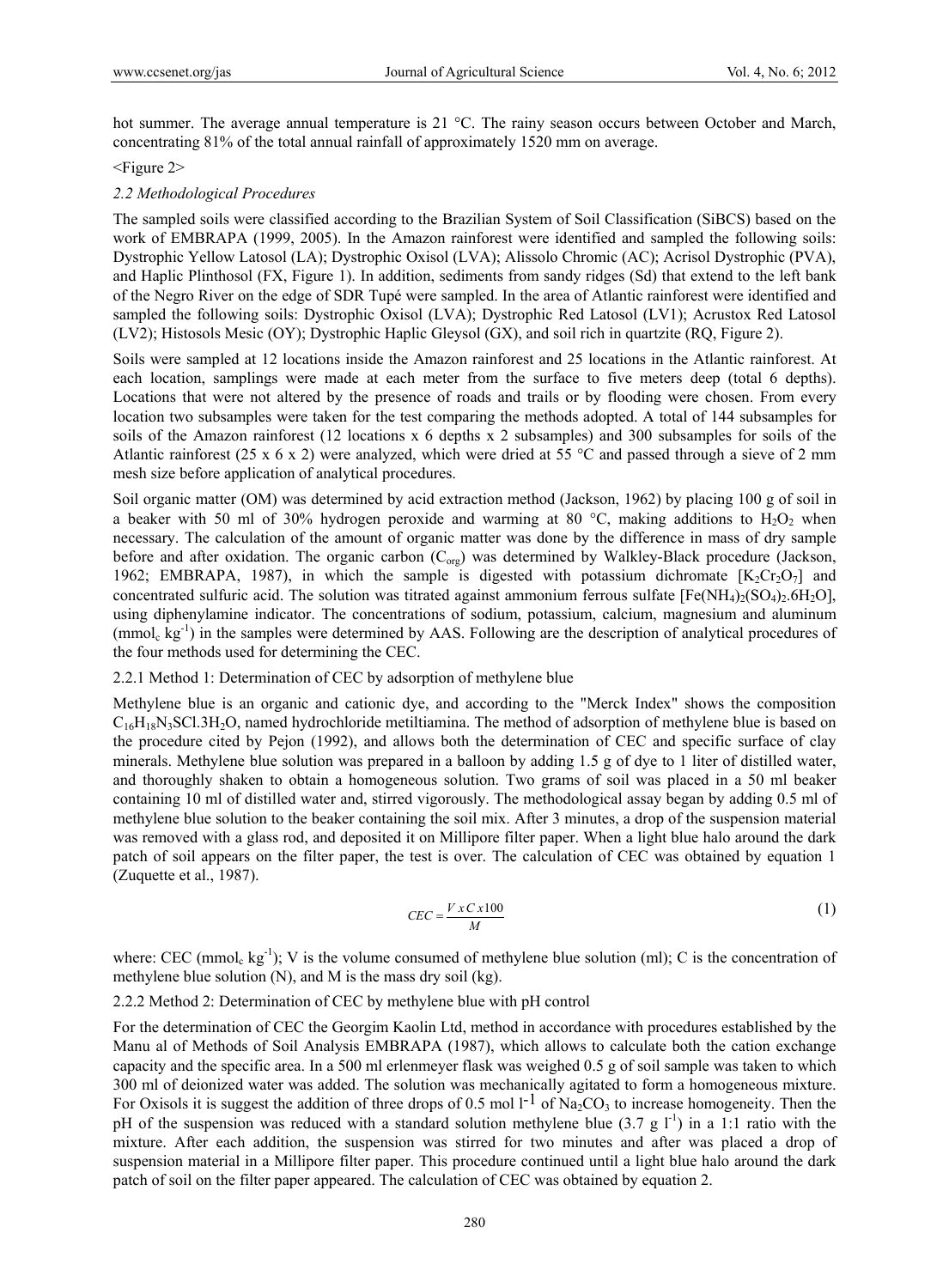$$
CEC = \frac{V \times 100}{M} \tag{2}
$$

where: V is the consumed volume of methylene blue in mmol, and M is the mass of dry soil sample (kg).

2.2.3 Method 3: Determination of CEC Using of Acetic acid

According to Jackson (1962), CEC of the soil can be estimated in presence of acetic acid, and the change of pH measured to determine the amount of  $H^+$  removed from solution by comparison with a calibration curve of the pH of acetic acid. Initially, it was prepared a 1 mol  $1<sup>-1</sup>$  acetic acid solution with deionized water and its pH was determined. Then a 2.5 g of soil, was placed in a 50 ml beaker with 25 ml of acetic acid, and stirred for a period of one hour using a mechanical shaker. After agitation, the mixture was left undisturbed for complete sedimentation of the soil particles. Then the pH of the supernatant was read, which was the same of the mixture practically. The pH of the acetic acid solution was also determined simultaneously. This method could also be used for sediments. The calculation of CEC was obtained by the equation 3 (Jackson, 1962).

$$
\frac{CEC}{M} = (pH \text{ observed} - pH \text{ acetic acid}) \times 22 \tag{3}
$$

where:  $CEC = \text{mmol}_c$  kg<sup>-1</sup> of exchangeable metal cations, and M equals 0.1 kg of dry soil or sediment.

2.2.4 Method 4: Determination of CEC by Ammonium Acetate

The ammonium acetate method described by Truth (1956) is a method of direct calculation. In a 50 ml erlenmeyer flask a 2.5 g of soil sample was taken to which 25 ml of 1N ammonium acetate was added and left undisturbed for 5 minutes. Later successive washes were performed with 25% ethyl alcohol. The ammonia retained was removed with 100 ml of solution 1N NaCl plus 0.005 N HCl. The pH<sub>mis</sub> of the mixture was determined in a soil:water:buffer mixture (1.0:2.5:0.5), and the  $H^+ + Al^{3+}$  concentrations were obtained from the sum of the bases of CEC by 1N ammonium acetate in pH 7.0. A linear regression curve was prepared between pH<sub>mis</sub> and H<sup>+</sup>+Al<sup>3+</sup>. With the values of H<sup>+</sup>+Al<sup>3+</sup> obtained by the equation 4 and the sum of bases extracted with  $0.05$  N HNO<sub>3</sub>, it was calculated the values of CEC by the equations 5 and 6.

$$
log(H + Al) = 3.76 - 0.53upHmis
$$
 (4)

where:  $pH<sub>mis</sub>$  is the pH of the relation soil:water:buffer.

$$
(H + Al) - (NH4OAc) = 1.126(H + Al) - 0.764
$$
\n(5)

where:  $NH_4OA_c$  is the volume of ammonium acetate (ml).

$$
CEC - (NH4OAc) = 1.155CEC - 1.253
$$
 (6)

For comparison of the results of CEC to the methods that do not have a control the results were adjusted to neutral pH (pH = 7.0), allowing linear regression analyses between the four methods tested. The CEC results obtained for the types of soils were analyzed under the descriptive aspect, in order to verify their measures of central tendency and variability. To check the magnitude and direction of the association between the methods tested, two methods, without any degree of dependence was taken and Pearson correlation coefficient (r), was performed to evaluate the degree of dependence of the ionic components applied to linear regression.

#### **3. Results**

Table 1 summarizes the results obtained of CEC and organic carbon and its relationship to pH and major ions that comprise the cation exchange capacity of the soil. The CEC values ranged from 8.61 mmol  $kg<sup>-1</sup>$  in the sandy soil (Sd) found on the left bank of the Negro River, and 62.25 mmol kg<sup>-1</sup> in Dystrophic Yellow Latosol (LA) located in the SDR Tupé, both soils of the Amazon rainforest. The Oxisol soils had the highest values of CEC, and there may be a strong correlation of CEC with the high concentrations of clay present in these soils, since the clay on its surface has a strong negative charge, which attract positively charged cationic elements. The Oxisols of the Amazon region, especially in the area of the floodplain, whose sediments are derived from the Andean and Pre-Andean regions, have a high concentration of iron  $(Fe^{2+}/Fe^{3+})$ , and other metallic elements, all strongly aggregated to particles of clay. It is considered the cation exchange capacity of a soil as the sum of all exchangeable bases. In this condition, the main exchangeable bases in both environments studied were the complex  $H^+ + Al^{3+}$  and  $Ca^{2+}$  ions.

Among the variety of soils analyzed, the results showed that the sandy ridges (Sd) on the margins of the Negro River, in the Amazon rainforest, had the lowest CEC, which means that these soils have low ion exchange capacity with plant roots, imposing an ecological pressure that allows only the growth of creeping plants, and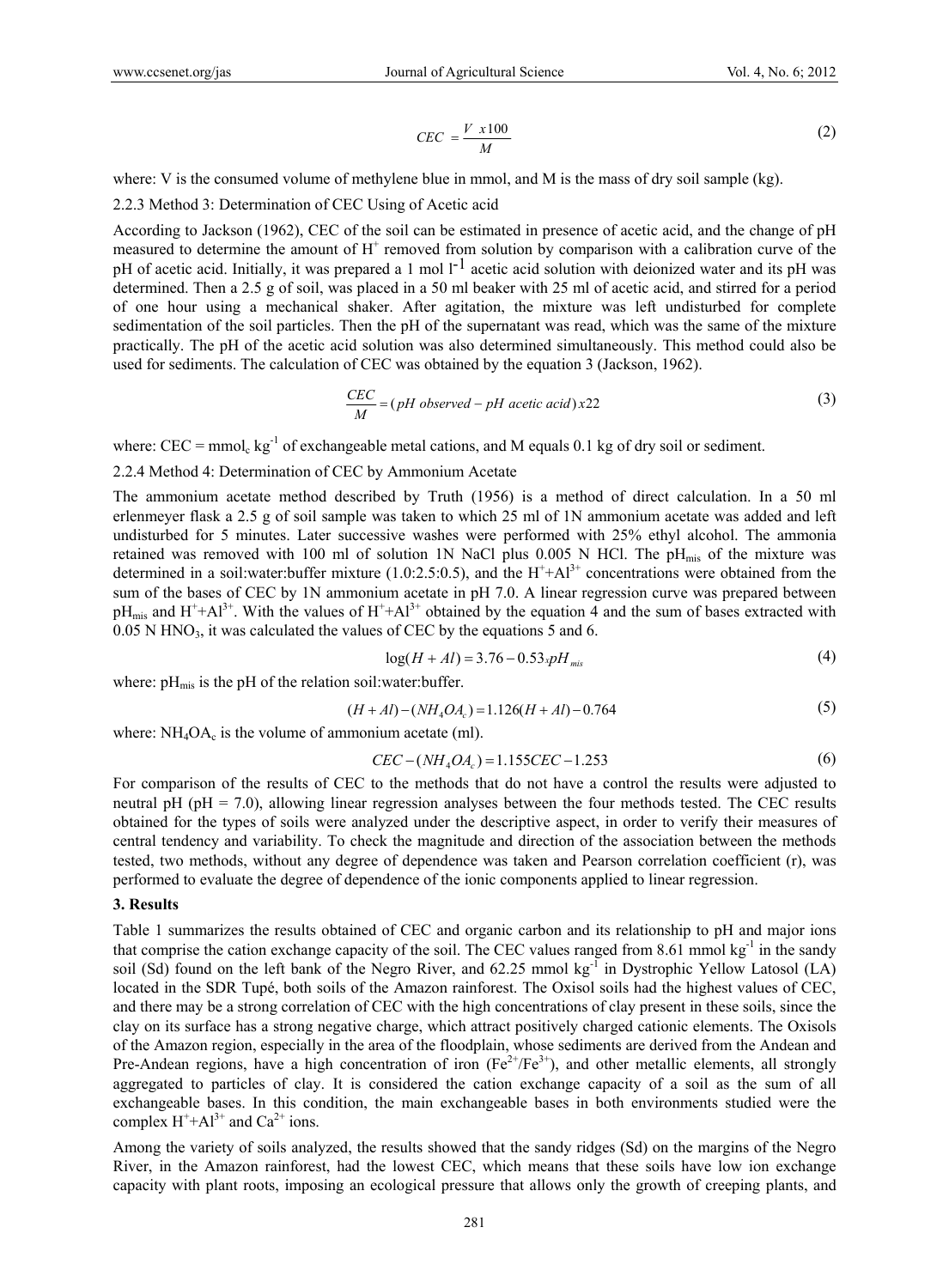some grasses. On the other hand, the soils LA, LV and LVA ensure a greater flow of ions of soil to plant roots, creating favorable conditions for the emergence of a diverse floristic composition. That floristic composition contributes with residues (leaves, twigs, fruits) to form a litter layer rich in organic matter on the soil, further increasing the cation exchange capacity.

Tropical soils are generally acidic, as demonstrated by the analysis of pH (Table 1), interfering with the ion exchange especially in environments rich in organic matter, either occurring naturally or by fertilization. There is a strong relationship between the CEC and the pH of the soil, as the soil pH increases with the increasing concentrations of CEC. This is a very important condition for cultivated areas in tropical regions where the soil is usually acidic. Correction of the soil pH with calcareous to 6.5, for example, facilitates the increase of cation exchange, allowing greater absorption of nutritional elements (macro and micronutrients) by plant roots. Among the most favored element is the phosphorous, the maintenance of soil pH close to neutral condition provides an optimal cation exchange capacity condition to bioavailability of phosphorus.

#### <Table 1>

The main determinants of CEC are clay and organic matter. This is because both have a negative electric charge strong enough to attract the positively charged cationic elements. Soils with different contents of clay minerals and organic matter have different values of CEC. The Pearson's correlation analysis presented in Figure 3 confirmed that there was significant correlation between CEC and organic elements, organic matter ( $R^2 = 0.7123$ ) and Pearson  $r = 0.8440$ ) and organic carbon ( $R^2 = 0.7139$  and Pearson  $r = 0.8449$ ), showing that soils rich in organic matter have high values of CEC. The points that were different from the curve were identified as belonging to the soil Dystrophic Haplic Gleysol (GX) and Dystrophic Yellow Latosol (LA).

#### <Figure 3>

Correlation analyses were applied to the four methods tested in pairs, to assess the degree of association between the methods (Figure 4). The results indicated that the correlations made between the methods 1x2 (Figure 4A) and between the methods 1x4 (Figure 4C) were the most significant, with  $R^2 = 0.9646$  and  $R^2 = 0.9671$ , respectively. On the other hand, all the correlations involving the method 3 showed the lowest degree of significance, probably due to high variation of results obtained by this method. The preliminary results presented in Figure 4 suggest that any of the methods 1, 2 or 4 could be adopted without significant loss of information for the analysis of CEC.

#### <Figure 4>

With respect to the analytical methods used to determine the cation exchange capacity of the soils, analyzing Figure 5, it can be noted that the four methods tested had a very similar trend to the response depending on the type of sample. However, a closer examination revealed that methods 1 and 4 showed, in most samples, the highest concentrations of CEC in mmol.kg<sup>-1</sup>, often with overlapping results. On the other hand, Method 3 had always as a result concentrations below the levels determined by the other methods, indicating there could be loss of sensitivity for detecting the levels of CEC in the analysis. The losses were more significant for the soils riches in quartzite (RQ) and sandy soils (Sd), where the levels of CEC were naturally lower for all four methods tested. The RQ and Sd soils have, under natural conditions, low levels of organic compounds and clay minerals, with predominance of quartzite, silt and mud. Therefore, the method adopted must have good sensitivity to determine low concentrations of CEC. Another important aspect shown in Figure 5 is that the methods 3 and 4 had high variation of concentration of CEC in relation to the results obtained by the other methods (methods 1 and 2). The hypothesis of contamination of samples can not be discarded. However, since the variation of results was not constant for all samples, nor for the four methods used, it must be assumed that the loss of sensitivity in the detection of the methods 3 and 4 is the most coherent explanation. The variation in results may be associated with the fact that Methods 3 and 4 require a control of the pH of the mixture [solution + soil sample], so that an error by the operator or an inability to stabilize the pH of the mixture may cause variations mentioned.

## <Figure 5>

## **4. Discussion**

Knowledge of the CEC in the soil can be of great importance to characterize the soil on the content of ionic elements, concentration of clay and mud, texture, degree of compression levels of porosity and permeability, and supply information about the possible need for fertilizer and correction of the soil acidity.

The CEC is an important soil property. High CEC may indicate high levels of clay, low permeability and internal drainage, due to high soil compaction. Already low levels of CEC may indicate a soil texture ranging from clay-sandy to sandy, with variable grain size and high permeability. Soils with low CEC, when they receive large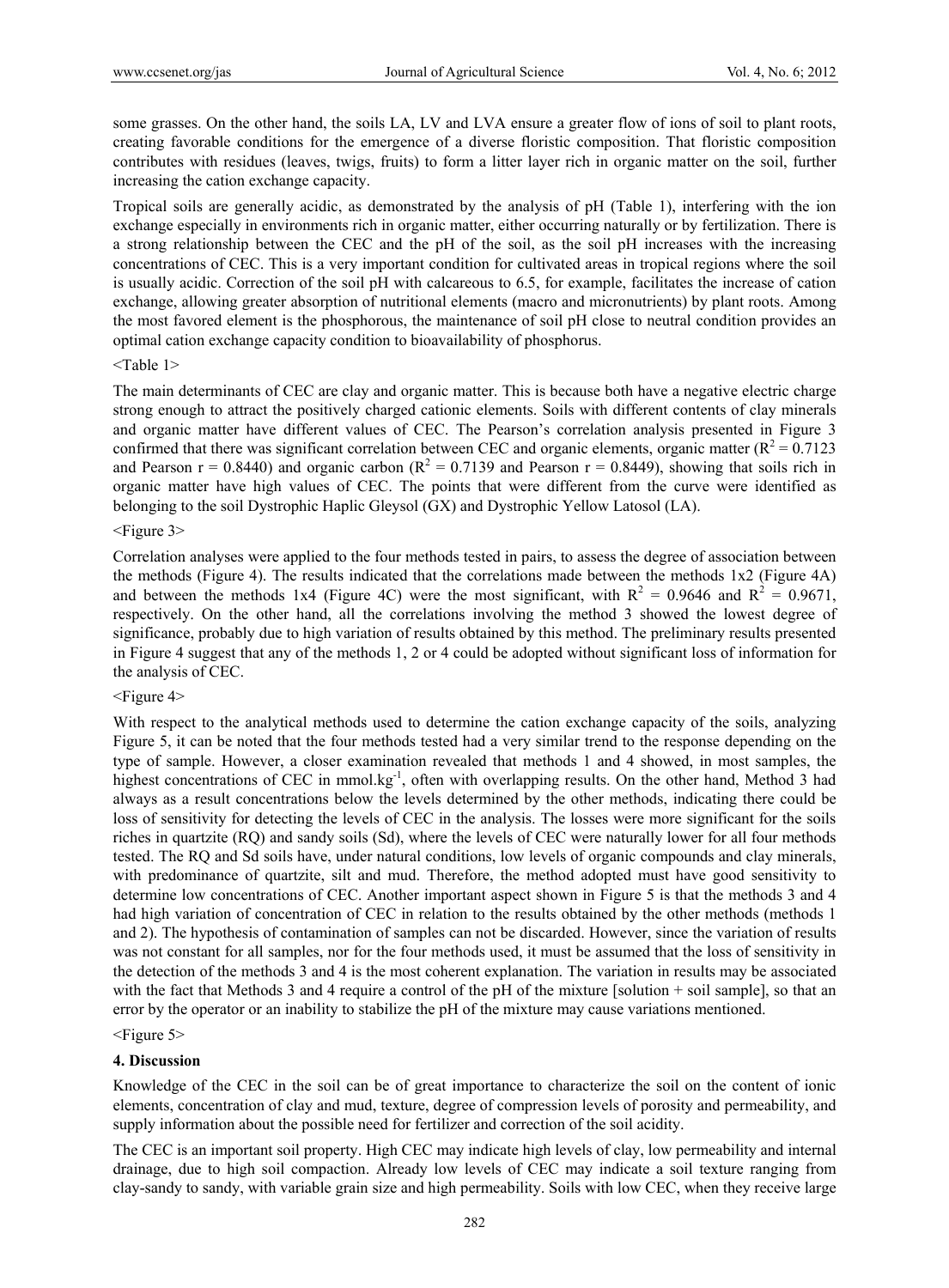volumes of rainwater to leech some of the ionic elements distributed in the A horizon by leaching, leaving the soil depleted in nutrients. It is for this reason that sandy soils lose much more ionic elements (free form), which could be distributed to plant nutrition, than the clay soils and/or rich in organic compounds. Sandy soils of the Cerrado of the Amazon, whose pH ranges from slightly acid to acid, as leachate soils with low organic matter and clay, have few colloids or aggregate to retain the elements in ionic form, and therefore should receive fertilizer in levels largest and most fractionated before a crop. In these cases, the practice of fertilization is not enough, because the ions will not be held by the soil in case of rain. It is necessary with the application of a fertilizer to practice the introduction of plant cover (live coverage and/or mulch) which is essential to protect leaching of the soil, thus increasing the capacity of cation exchange in crops. Soils with organic matter percentage above 17% are classified as organic soils, and have high CEC, raising the nutritional potential of the surface layers of soil. Generally, soils with high CEC have color ranging from dark brown to black due to the high lignin content of organic matter. This soil with high organic matter content is not necessarily productive for agriculture.

The correct determination of the CEC of a soil is difficult due to several methodological problems. CEC is strongly dependent on physical-chemical variables such as pH, salinity and alkalinity of the soil, and partly independent of temperature, pressure, composition and concentration of electrolytes (Bache, 1976). Considering factors such as an occasional rain, sunshine with increased loss of soil humidity or burning all can change the physical-chemical properties of soil, even briefly. The determination of the CEC should be understood as a momentary estimate of the composition cationic elements of the soil. Practice of burning of the Amazon forest affect the concentrations of aluminum in the soil after the fire, making the soil temporarily more acidic with high levels of ionic elements available, as shown in Figure 6, which presents a linear regression analysis between  $H^+$ -Al<sup>3+</sup>/Ca<sup>2+</sup> and CEC in Dystrophic Oxisol (LVA) of the Amazon floodplain, before and after the burning of a stretch of forest. The results of the analyses showed that the levels of  $Ca^{2+}$  and  $H^+ + Al^{3+}$  had an increases in their concentrations in the soil immediately after the fires, which play a crucial role in the release into the soil of the elements retained in the plants that made the vegetation of the area. The average increase in  $Ca^{2+}$  concentration was 35.9%, and to the complex  $H^+ + Al^{3+}$  the average increase was 12.9%. The CEC had an average increase of 18.6%, although it is possible that this increase in ionic concentration of the soil is only momentary, so that settling processes of decomposition, bacterial uptake and germination of seedlings, the ionic charge of the land return to its normal balance. There was an intense loss of the ionic charge of the soil to the environment by the action of winds and rain water, which transport ions along with the ashes of burned to streams and rivers. The idea that the ionic concentrations in the soil increase with burns, has contributed to the maintenance of this practice in many tropical regions. However, besides the fact that the ionic concentrations rise only briefly, which can be removed from the soil by external actions (wind and rain), there is the problem of destruction of macro and microorganism responsible for process decomposition and nutrient cycling by the action of fire. In other words, burning helps the loss of soil productivity, loss of ions and destruction of decomposing organisms, revealing a false increase of CEC in soils immediately after the action of fire.

#### <Figure 6>

Soils containing high content of calcite, a mineral very common in tropical areas, release  $Ca^{2+}$  in favorable conditions of soil moisture and pH, resulting in abnormal results in the analysis of CEC. According to Dohrmann (2006b), the determination of CEC in samples containing carbonate minerals such as calcite and dolomite, is problematic because the  $Ca^{2+}$  released by dissolution of carbonates during the analysis of CEC affects the accuracy of results. Soils containing minerals illite and vermiculite do not exchange their cations easily and immediately (Malcolm & Kennedy, 1969), requiring a very restricted acidic condition to occur change. CEC analysis methods that use pH control (buffering) to determine the concentration of cations can not determine the correct concentration of CEC. Methods that make use of chloride salts or barium carbonate to determine the CEC must have the calculations corrected for possible analysis in calcareous soils.

An evaluation of the cost analysis of the studied methods it showed that the costs for sample varied between US\$ 27.90 for the method 1, US\$ 31.41 for the method 2, US\$ 36.36 for the method 3, and US\$ 41.54 for the method 4, including the cost of energy, reagents and equipments of operation. Thus, considering the analysis time, degree of reliability and cost of operation, the proposed objectives to determine the best method of analysis of CEC, the results indicated that the more simpler and practical method, with low operating costs, faster to process, and does not require control of pH indicator solution (methylene blue), nor the mixture (solution + soil) was the method 1. The results obtained also show that the method 1 presented a lower variation in the concentrations of CEC inside the same group of soils and group of samples, indicating good sensitivity for analysis. There are several methods for determining the CEC, as previously mentioned, and some of these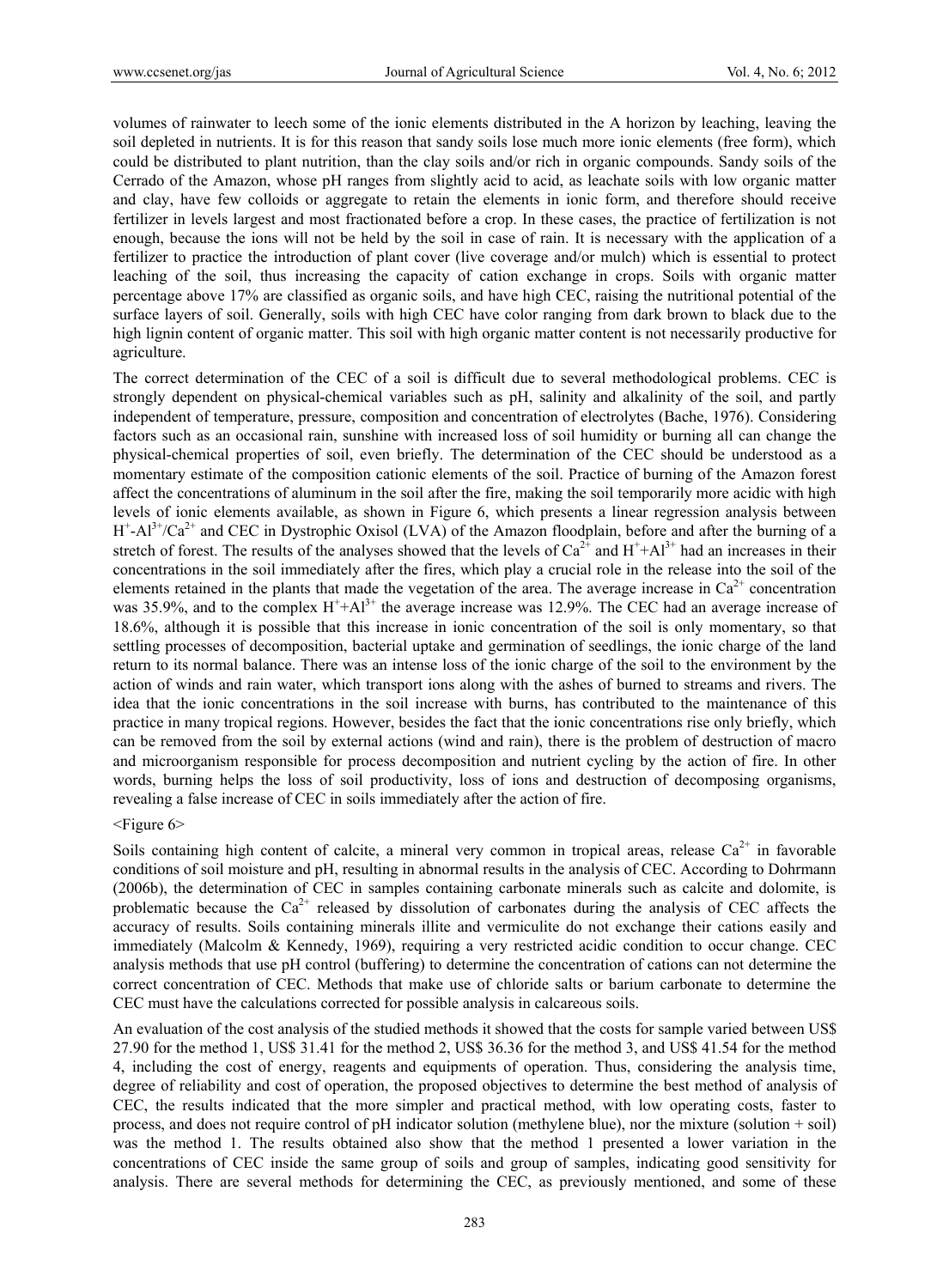methods are fairly accurate and sensitive as the colorimetric method and atomic absorption spectrophotometry. However, the proposal was to find a simple and low cost of operation method, which allows to us to present significant results with an acceptable margin of error. In this condition, the method 1 proved to be a versatile and sensitive to variations in the concentrations of CEC for tropical soils.

The CEC is an important indicator of soil properties. However, but there are several intrinsic properties of the soil, already discussed, that may interfere with ion concentration and therefore the values of CEC, giving a false interpretation of the results. Practical and low cost methods have advantage because they can be applied quickly for many soil and sediment samples, allowing routine identification of the soil quality that you want to work. This work confirmed the importance of the CEC to manage soil properties, including the availability of nutrients.

#### **Acknowledgements**

The authors thank the technicians and researchers of the Laboratory of Geology of the UFSCar and the Water Chemistry Laboratory of INPA, where they were processed for analysis; and the reviewers of the manuscript by the comments and suggestions. The authors also thank FAPESP No. 93/1480-0 and CNPq/Finep nº 505085/2004-6 processes for technical support and grant funding.

## **References**

Adams, J. M., & Evans, S. (1979). Determination of the cation-exchange capacity (layer charge) of small quantities of clay minerals by nephelometry. *Clays and Clay Minerals*, *27*, 137–139. http://dx.doi.org/10.1346/CCMN.1979.0270210

Bache, B. W. (1976). The measurement of cation exchange capacity of soils. *Journal of the Science of Food and Agriculture*, *27*, 273–280. http://dx.doi.org/10.1002/jsfa.2740270313

Bascomb, C. L. (1964). Rapid method for the determination of the cation exchange capacity of calcareous and non-calcareous soils. *Journal of the Science of Food and Agriculture*, *15*, 821–823. http://dx.doi.org/10.1002/jsfa.2740151201

Bergaya, F., & Vayer, M. (1997). CEC of clays; measurement by adsorption of a copper ethylenediamine complex. *Applied Clay Science*, *12*, 275–280. http://dx.doi.org/10.1016/S0169-1317(97)00012-4

Dohrmann, R. (2006a). Cation exchange capacity methodology I: An efficient model for the detection of incorrect cation exchange capacity and exchangeable cation results. *Applied Clay Science*, *34*, 31–37. http://dx.doi.org/10.1016/j.clay.2005.12.006

Dohrmann, R. (2006b). Cation exchange capacity methodology III: Correct exchangeable calcium determination of calcareous clays using a new silver–thiourea method. *Applied Clay Science*, *34*, 47–57. http://dx.doi.org/10.1016/j.clay.2006.02.010

EMBRAPA - Empresa Brasileira de Pesquisa Agropecuária. (1987). *Manual de Métodos de Análise de Solos.* Rio de Janeiro: EMBRAPA-CNPS. 211 pp.

EMBRAPA - Empresa Brasileira de Pesquisa Agropecuária. (1999). Centro Nacional de Pesquisa de Solos. *Sistema brasileiro de classificação de solos*. Brasília, DF: Embrapa Produção da Informação; Rio de Janeiro: Embrapa Solos. 412 pp.

EMBRAPA - Empresa Brasileira de Pesquisa Agropecuária. (2005). *Plano diretor da Embrapa Solos 2004-2007*. Rio de Janeiro: Embrapa Solos. 36 pp.

Francis, C. W., & Grigal, D. F. (1971). A rapid and simple procedure using <sup>85</sup>Sr for determining cation exchange capacities of soils and clays. *Soil Science*, *112*, 17–21. http://dx.doi.org/10.1097/00010694-197107000-00004

Jackson, M. L. (1962). *Soil Chemical Analysis*. New York: Prentice-Hall Inc. 498 pp.

Köppen, W. (1948). *Climatologia; con un estúdio de los climas de la tierra*. Fonde de Cultura Económica, México.

Lewis, D. R. (1949). *Analytical data on reference clay materials*. Sect. 3, Base-exchange data. 1950, American Petroleum Institute Project 49 Clay Mineral Standards, Preliminary Report 7. pp. 91.

Malcolm, R. L., & Kennedy, V. C. (1969). Rate of cation exchange on clay minerals as determined by specific ion electrode techniques. *Soil Sci. Soc. Am. Proc.*, *34*, 247–253. http://dx.doi.org/10.2136/sssaj1969.03615995003300020024x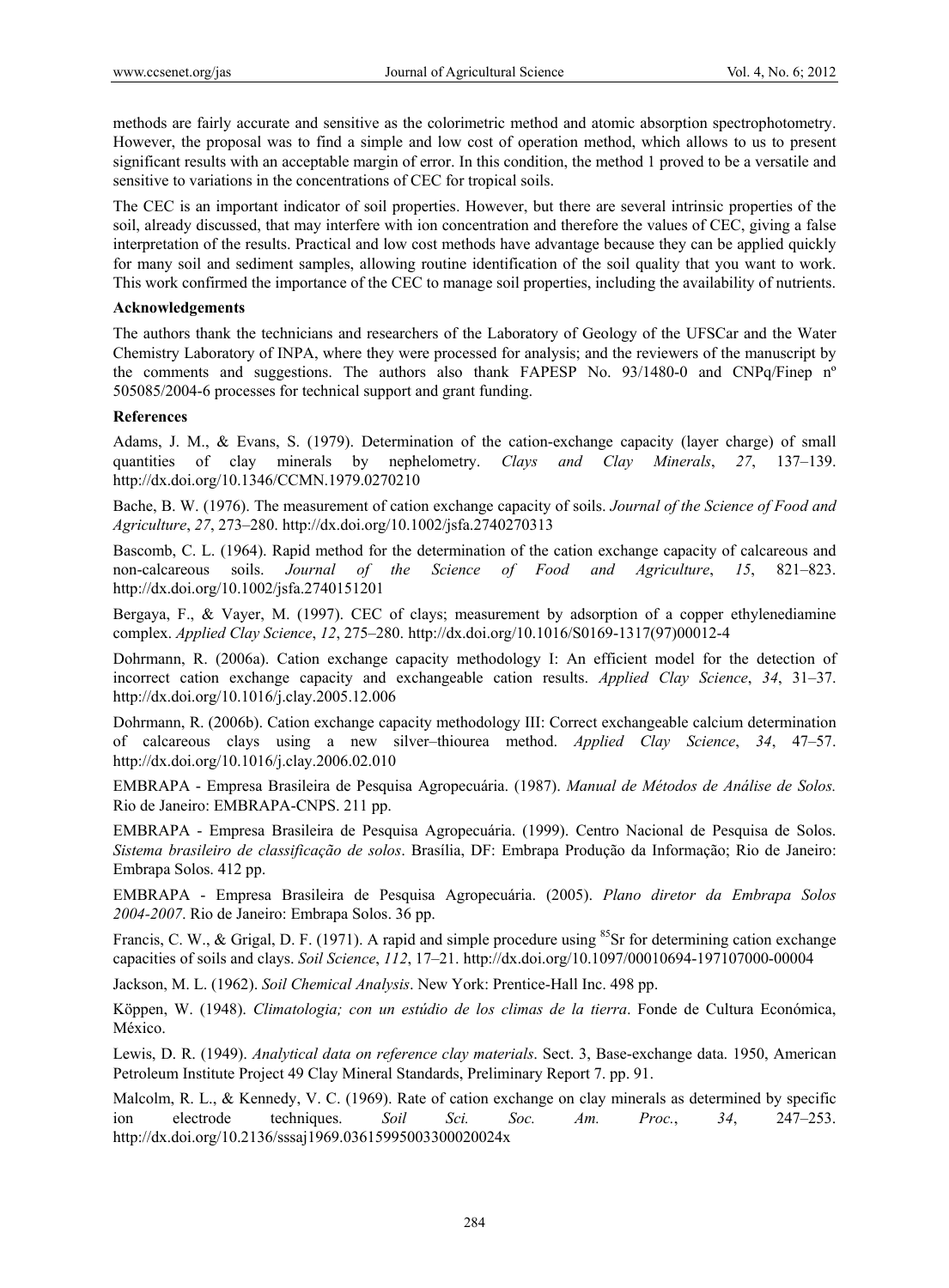Meier, L. P., & Kahr, G. (1999). Determination of the cation exchange capacity (CEC) of clay minerals using the complexes of copper (II) ion with triethylenetetramine and tetraethylenepentamine. *Clays and Clay Minerals*, *47*, 386–388. http://dx.doi.org/10.1346/CCMN.1999.0470315

Pejon, O. J. (1992). *Mapeamento geotécnico da folha de Piracicaba-SP (escala 1:100.000): estudo de aspectos metodológicos, de caracterização e de apresentação dos atributos*. Departamento de Geotecnia, Escola de Engenharia de São Carlos, USP, São Carlos, 2v. 224 pp. (Thesis)

Radam Brasil. (1978). *Levantamento de recursos naturais. Folha AS.20 Manaus*. Rio de janeiro, Departamento Nacional de Produção Mineral.

Tucker, B. M. (1954). The determination of exchangeable calcium and magnesium in carbonate soils. *Aust. J. Agric. Res.*, *5*, 706–715. http://dx.doi.org/10.1071/AR9540706

Verdade, F. C. (1956). Observação sobre métodos de determinação da capacidade de troca de cátions do solo. *Bragantia*, *15*, 393-401. http://dx.doi.org/10.1590/S0006-87051956000100029

Zuquette, L. V. (1987). *Análise da cartografia geotécnica e proposta metodológica para condições brasileiras*. Departamento de Geotecnia, Escola de Engenharia de São Carlos, USP, São Carlos, 3v. 657 pp. (Thesis)

Table 1. Chemical characteristics of soils analyzed based on the soil classification map presented in figures 1 and 2.

|                 | <b>Soil</b>     | <b>CEC</b>    | $C_{org}$  | pH   | $Na+$            | $K^+$            | $Ca2+$           | $Mg^{2+}$     | $H^+ + Al^{3+}$ |
|-----------------|-----------------|---------------|------------|------|------------------|------------------|------------------|---------------|-----------------|
|                 |                 | $(mmol kg-1)$ | $(g dm-3)$ |      | $\pmod{kg^{-1}}$ | $\pmod{kg^{-1}}$ | $\pmod{kg^{-1}}$ | $(mmol kg-1)$ | $(mmol kg-1)$   |
| Atlantic Forest | <b>LVA</b>      | 58.79         | 26.74      | 4.59 | 1.10             | 1.96             | 9.20             | 3.40          | 45.77           |
|                 | LV1             | 43.55         | 19.31      | 4.71 | 0.88             | 1.72             | 6.90             | 4.20          | 27.94           |
|                 | LV <sub>2</sub> | 45.44         | 20.96      | 4.66 | 0.92             | 1.78             | 7.36             | 6.44          | 31.43           |
|                 | OY              | 51.64         | 23.79      | 4.45 | 1.22             | 2.32             | 9.45             | 7.89          | 34.67           |
|                 | GX              | 48.39         | 12.95      | 4.55 | 0.90             | 1.75             | 12.40            | 7.40          | 31.85           |
|                 | <b>RQ</b>       | 26.68         | 15.57      | 3.98 | 0.67             | 1.15             | 6.32             | 4.82          | 17.89           |
| Amazon Forest   | LA              | 62.25         | 22.12      | 4.56 | 1.20             | 1.67             | 10.65            | 8.60          | 42.08           |
|                 | LVA             | 47.98         | 23.16      | 4.41 | 0.79             | 1.92             | 9.30             | 2.80          | 37.44           |
|                 | AC              | 41.74         | 19.41      | 4.87 | 0.68             | 1.42             | 6.34             | 2.59          | 30.78           |
|                 | <b>PVA</b>      | 47.44         | 18.56      | 4.26 | 0.59             | 2.02             | 7.80             | 2.67          | 34.96           |
|                 | FX              | 35.85         | 15.34      | 4.58 | 0.54             | 1.38             | 5.49             | 2.08          | 27.26           |
|                 | Sd              | 8.61          | 7.97       | 4.88 | 0.62             | 0.98             | 2.67             | 1.45          | 2.83            |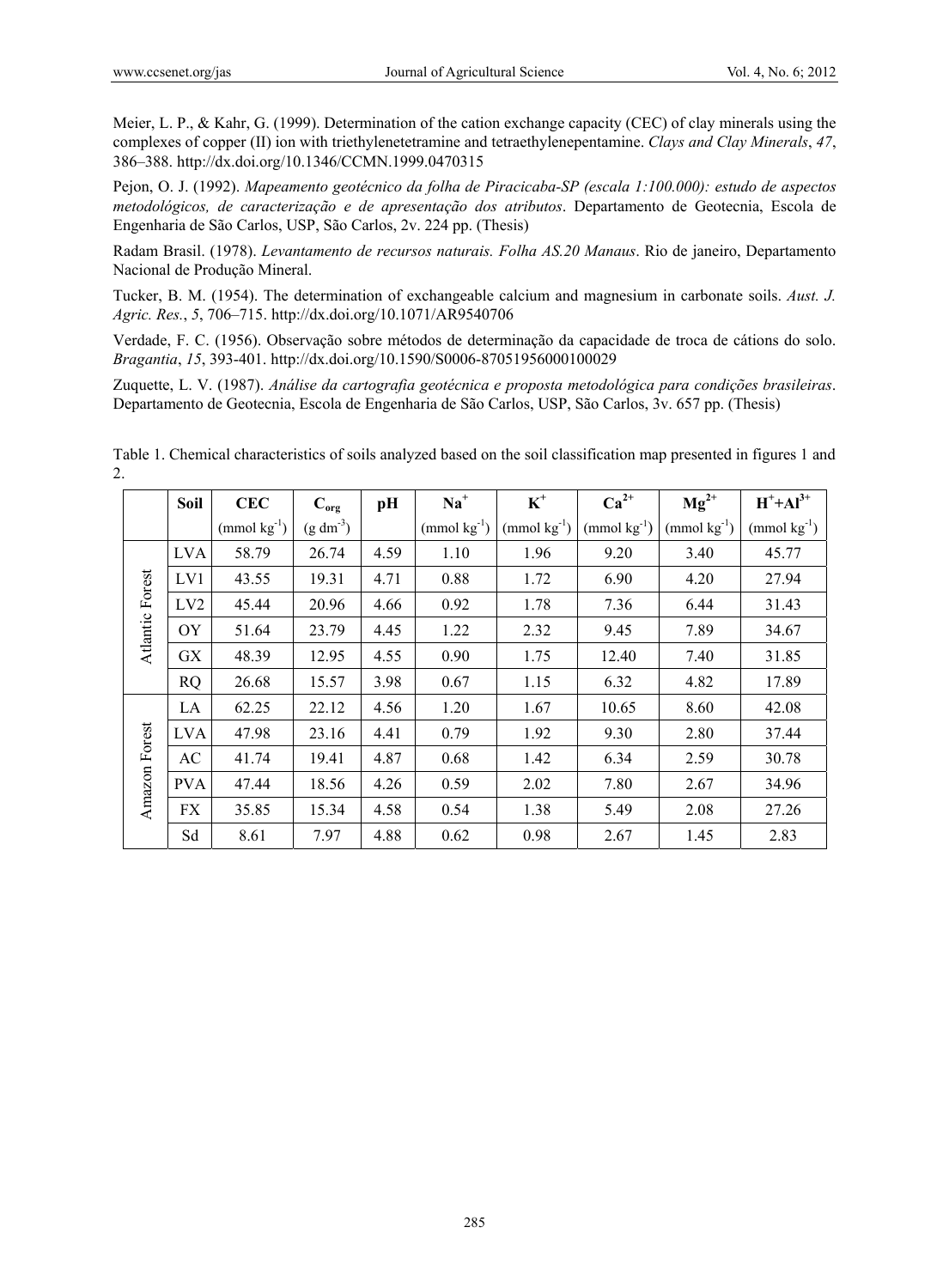

Figure 1. Study area in the Amazon rainforest with the chart of soils classification (Source: Google Earth and SiBCS modified with Archview Software)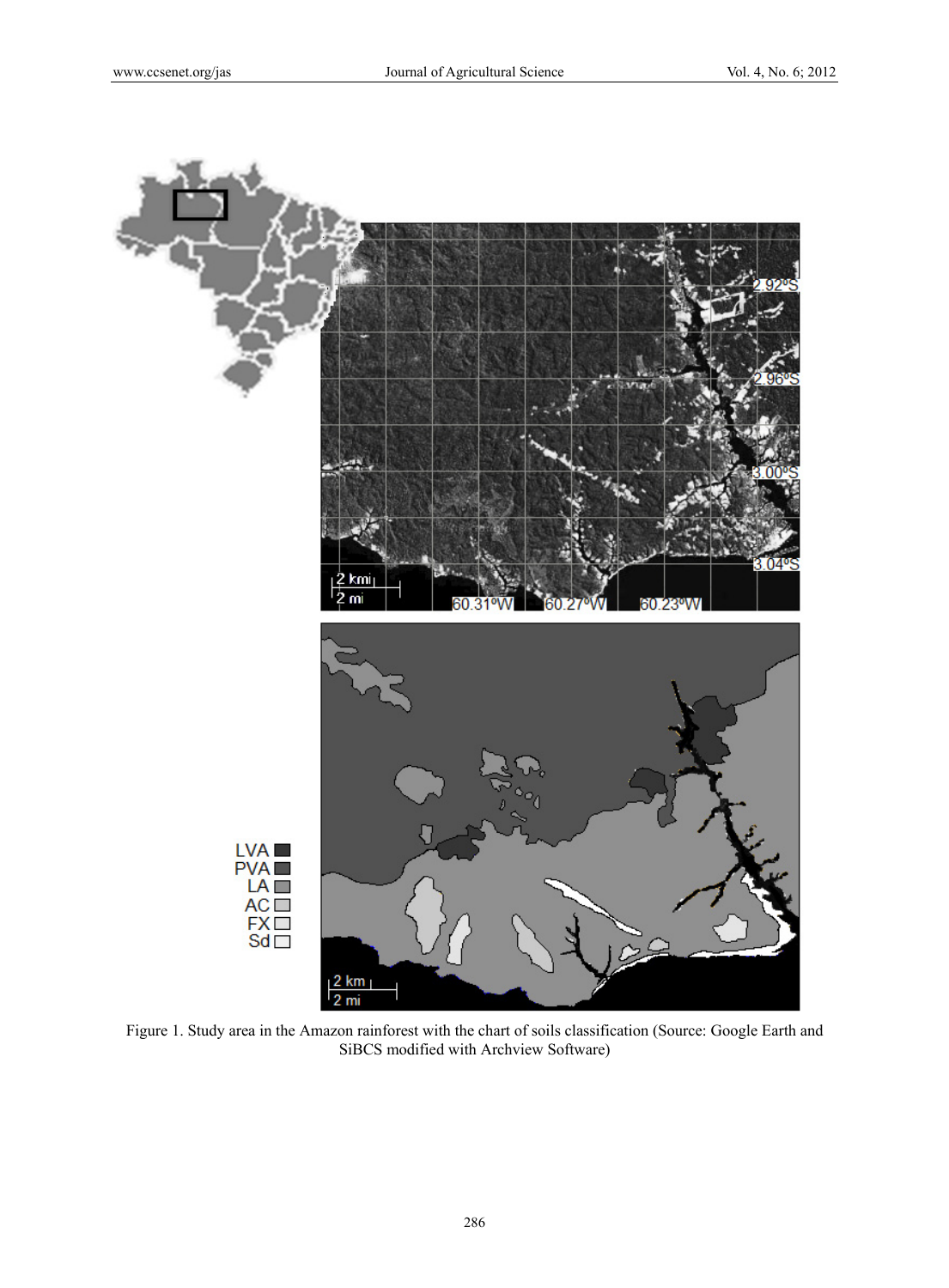

Figure 2. Study area in the Atlantic rainforest (Mata Atlântica) with the chart of soils classification (Source: Google Earth and SiBCS modified with Archview Software)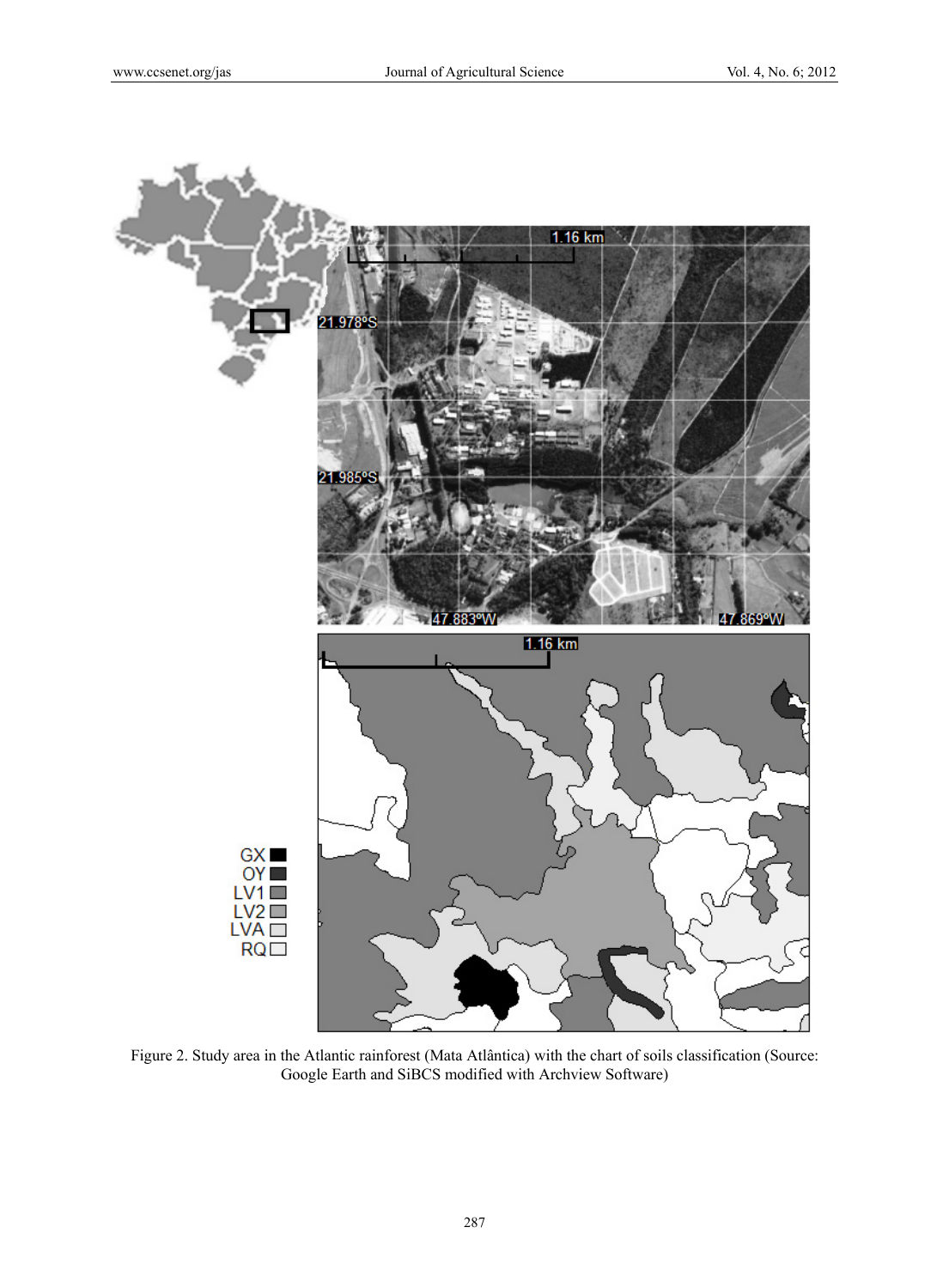

Figure 3. Pearson correlation analysis between CEC, organic matter (OM) and organic carbon ( $C_{\text{org}}$ ) for soils sampled in the Amazon rainforest and Atlantic rainforest ( $n = 444$ , degrees of freedom = 443, 95% confidence interval =  $0.81$  to  $0.87$ )



Figure 4. Pearson correlation analyses between the four methods tested for determination of cation exchange capacity - CEC